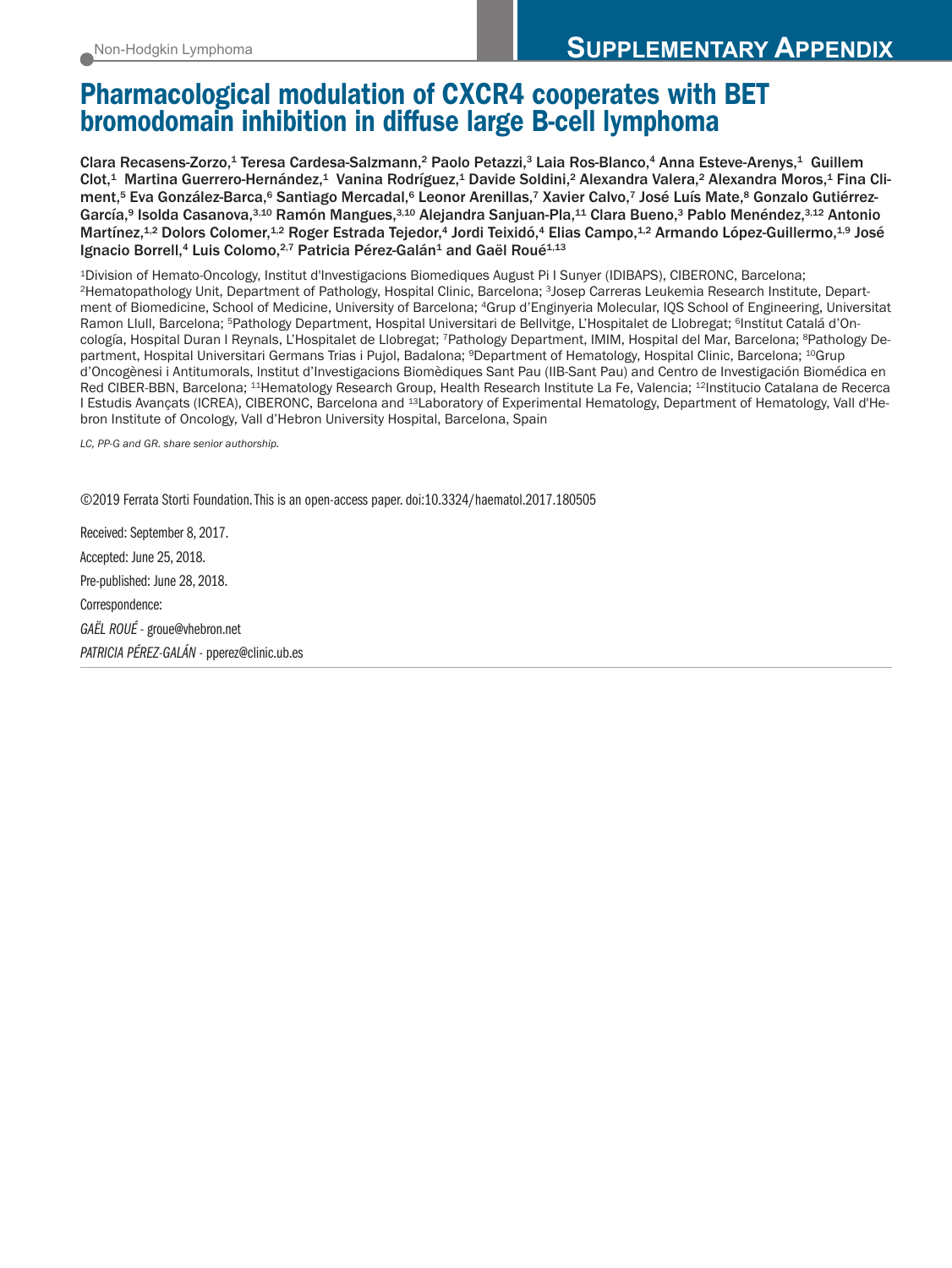#### **SUPPLEMENTAL MATERIALS AND METHODS**

#### **Patient information**

Patient cohort was constituted of 27 females and 25 males (median age 61.5 years) diagnosed between 2000 and 2011 with *de novo* DLBCL, homogeneously treated with rituximab-based chemotherapy (R-CT) regimens and with available follow-up data. All the tumors were classified as DLBCL according to the current WHO classification. After a median follow-up of 9.6 years for surviving patients, 15 patients had died, with a 5 year overall survival (OS) of 73% (95% confidence interval: 67.6%-79.2%). Median progression-free survival (PFS) was 2.75 years, with a 5 year PFS of 70.3% (95% confidence interval: 63.7%-76.9%). Patients with previous indolent lymphoma, immunodeficiency-associated lymphomas, post-transplant lymphoproliferative disorders, intravascular, central nervous system, primary effusion lymphomas and primary mediastinal lymphomas were excluded from the study.

#### **Fluorescence-based cytokine arrays**

Total protein extracts were obtained from five 15 μm thin slices for each frozen tumor tissue, using Raybiotech's lysis Buffer complemented with protease inhibitor and according to supplier's instructions. Hematoxylin and eosin staining was performed previously for each case to check tissue representativeness. Ten μg proteins were then quantified by Bradford protein assay (Bio-Rad) and subjected to a Human Cytokine Antibody (Array G Series 2000, Raybiotech) allowing the simultaneous analysis of 175 cytokines. Each cytokine was included in the array per duplicate. Incubation with arrayed antibody support, biotinylated primary antibodies and fluorescence-labeled streptavidin secondary antibodies was performed as per manufacturer´s instructions. Fluorescence detection and signal quantification were performed at 532 nm on an Axon GenePix ® laser scanner. Data were normalized using the 'vsn' package of Bioconductor.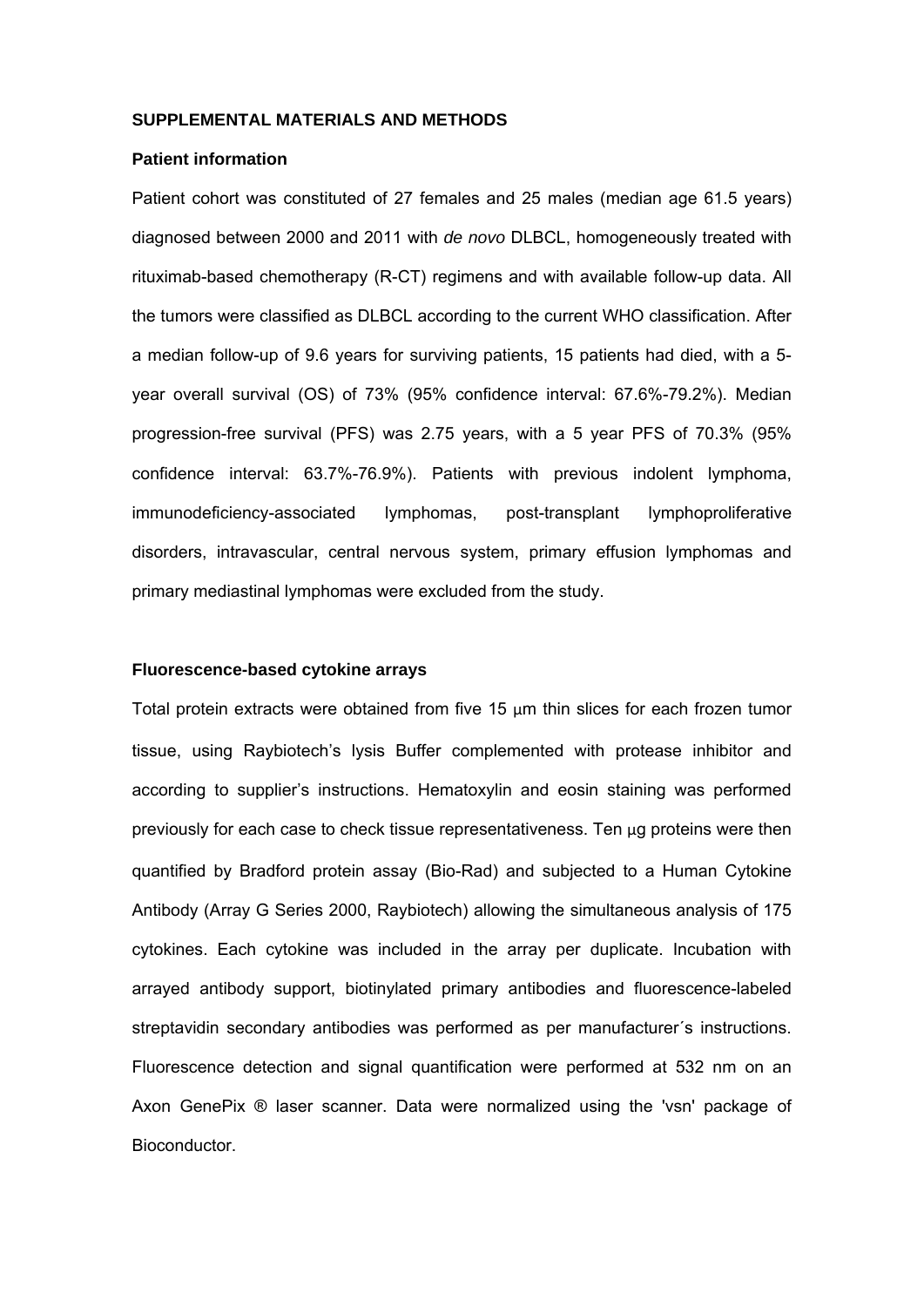#### **Western blot antibodies**

PVDF or nitrocellulose membranes were incubated with anti-phospho-Erk1/2, anti-Erk 1/2, anti-phospho-Akt, anti-Akt, anti-phospho-GSK3β, anti-MYC (Cell Signaling Technology), anti-CXCR4 (ProSci), anti-α-tubulin and β-actin (Sigma-Aldrich) antibodies, followed by species-matched secondary horseradish peroxidase (HRP) labeled antibodies (Cell Signalling Technology).

#### **CXCR4 activity assay**

CXCR4-dependent modulation of intracellular cAMP was evaluated at DiscoveRx. Briefly, CHO-K1 cells were exposed for 1 hour to recombinant CXCL12 at the  $EC_{50}$ dose, with or without a 30 min pre-treatment with the different compounds, and intracellular cAMP was quantified with the HitHunter cAMP XS+ assay using forskolin as a positive control of GPCR inhibition. Chemiluminescent signal was detected on a Perkin Elmer Envision instrument. Percentage inhibition was calculated using the following formula:  $%$  Inhibition = 100% x (mean relative luminescence unit (RLU) of test sample - mean RLU of EC80 control) / (mean RLU of forskolinpositive control -mean RLU of EC80 control).

#### **Docking study**

The interaction mechanism with CXCR4 was predicted by molecular docking using Autodock software. IQS-01.01RS and AMD3100 molecular structures were generated and geometry optimized by using MOE software (Chemical Computing Group). CXCL12 and CXCR4 structures were obtained from the Protein Data Bank (accession numbers 2N55 and 3OE6 correspondingly). Blind docking was conducted including the whole receptor into the grid box. The best interaction conformation was found in the binding pocket.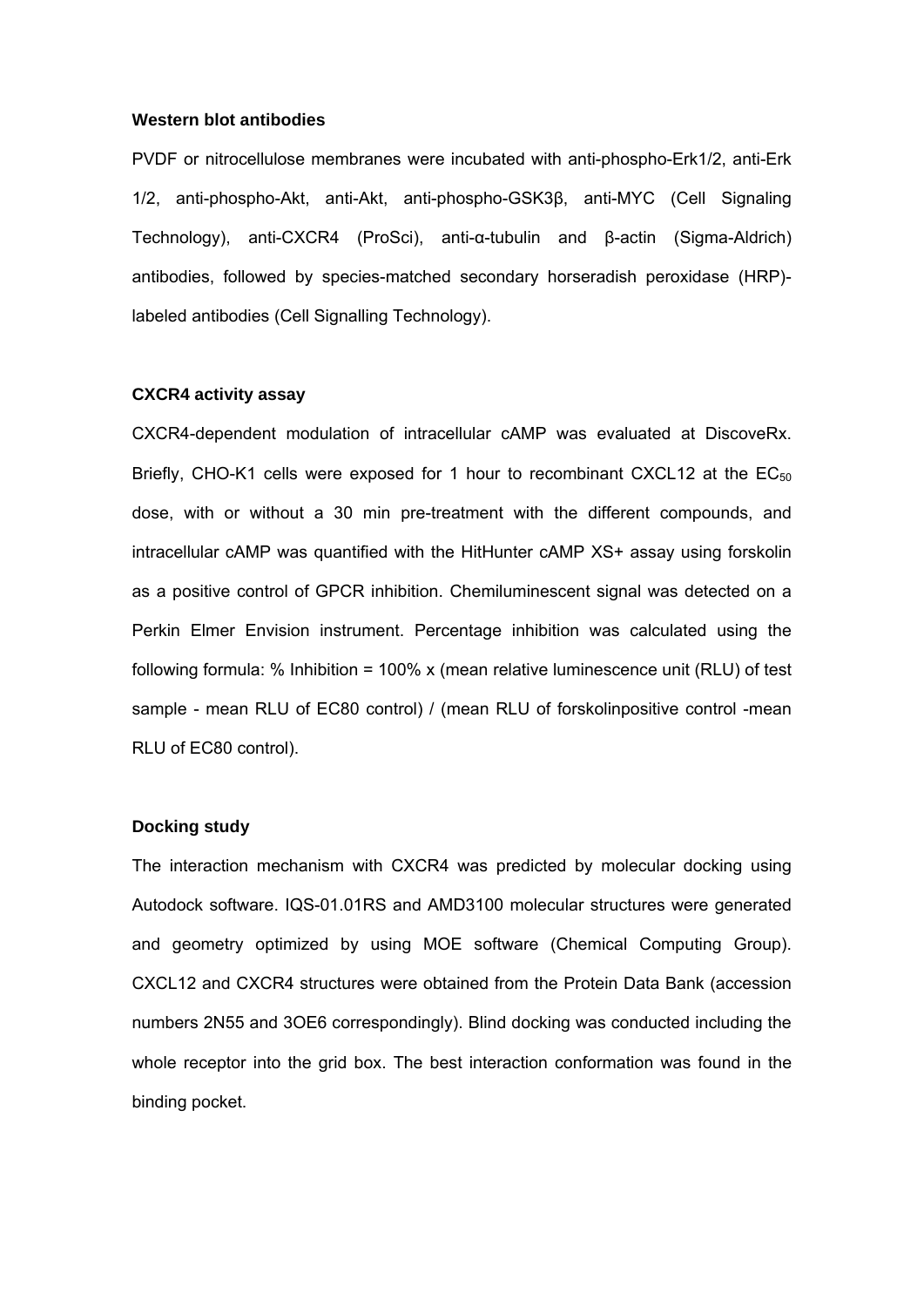#### **RNA isolation and real-time PCR**

Total RNA was extracted using TRIZOL (Thermo Fisher) following manufacturer's instructions. One microgram of RNA was retrotranscribed to complementary DNA using moloney murine leukemia virus reverse transcriptase (Thermo Fisher) and random hexamer primers (Roche). mRNA expression was analyzed in duplicate by quantitative real-time PCR on the Step one system by using predesigned Assay-on-Demand primers and probes (Thermo Fisher). The relative expression of each gene was quantified by the comparative cycle threshold method ( $ΔΔC<sub>t</sub>$ ). β-actin was used as an endogenous control.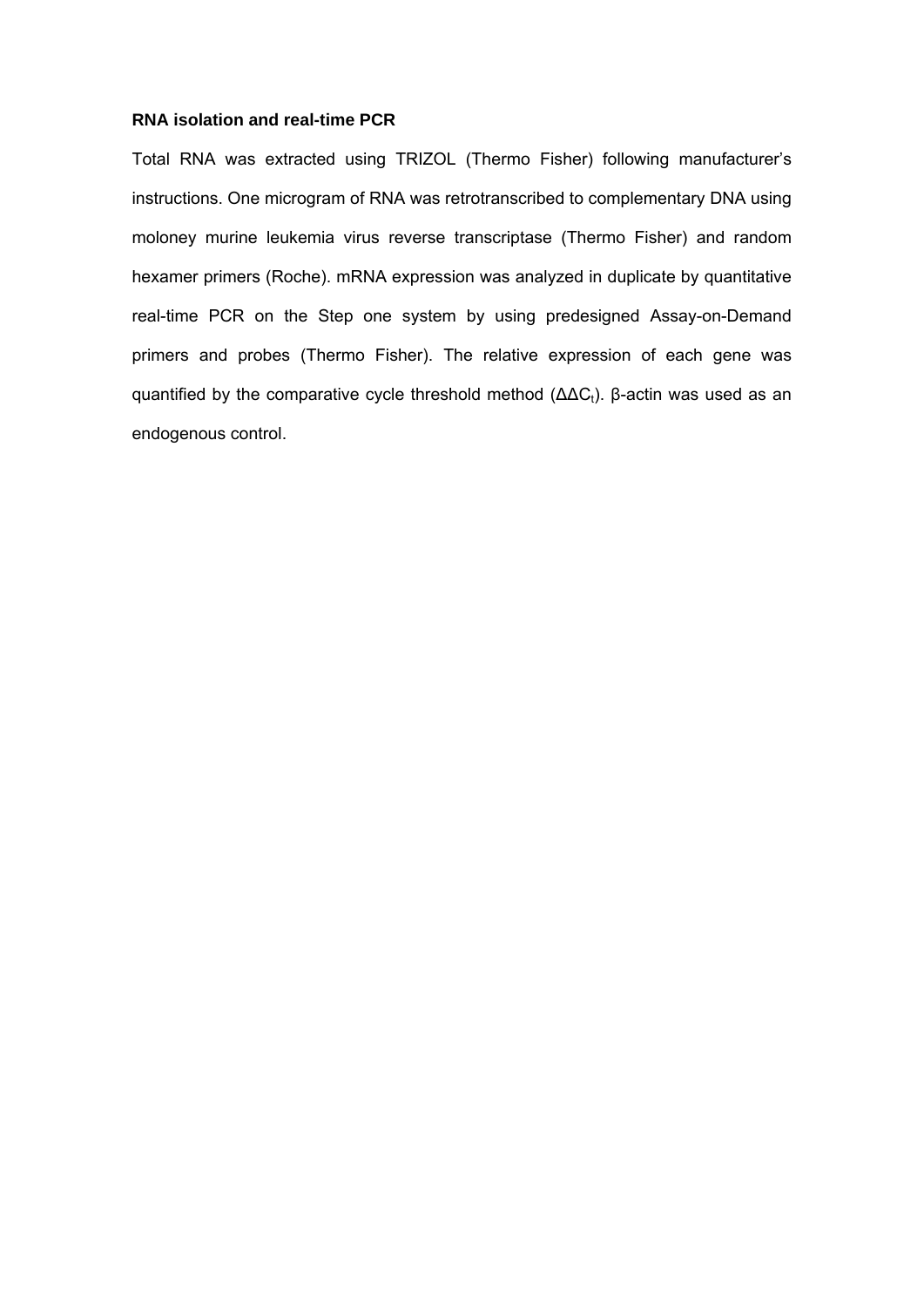## **SUPPLEMENTAL TABLE**

| <b>Main clinical features</b>                                                                       | $N=52$                                                |
|-----------------------------------------------------------------------------------------------------|-------------------------------------------------------|
| Sex (Male/Female)                                                                                   | 25/27                                                 |
| Median age (range)                                                                                  | 61.5 (22-91)                                          |
| Ann Arbor stage<br>$I-II$<br>$III$ -IV                                                              | 38.5 % (20)<br>61.5 % (32)                            |
| <b>Extranodal sites</b><br>0,1<br>$\geq$ 2                                                          | 67.3% (35)<br>32.7% (17)                              |
| <b>IPI</b> score<br>0-1: Low risk<br>2-3: Intermediate risk<br>4-5: High risk<br>data not available | 30.8% (16)<br>34.6% (18)<br>28.8% (15)<br>$5.8\%$ (3) |
| <b>DLBCL</b> subtype<br><b>GCB</b><br>non-GCB<br>n.d.                                               | 51.9% (27)<br>40.4% (21)<br>$7.7\%$ (4)               |
| BM involvement at diagnosis<br>positive<br>negative<br>n.d.                                         | $13.5\%$ (7)<br>78.8% (41)<br>$7.7\%$ (4)             |
| <b>MVD</b><br>high<br>low<br>n.d.                                                                   | 53.8% (28)<br>25% (13)<br>$21.1\%$ (11)               |
| Treatment<br><b>R-CHOP</b><br>R-CHOP-like<br>R-COP<br>R-trophosphamide                              | 88.5% (46)<br>$11.8\%$ (6)<br>3<br>3                  |

## **Supplemental Table S1.- Clinical features of DLBCL patients**

Abbreviations: IPI, International Prognostic Index; n.d., not determined; BM, bone marrow; MVD, microvascular density.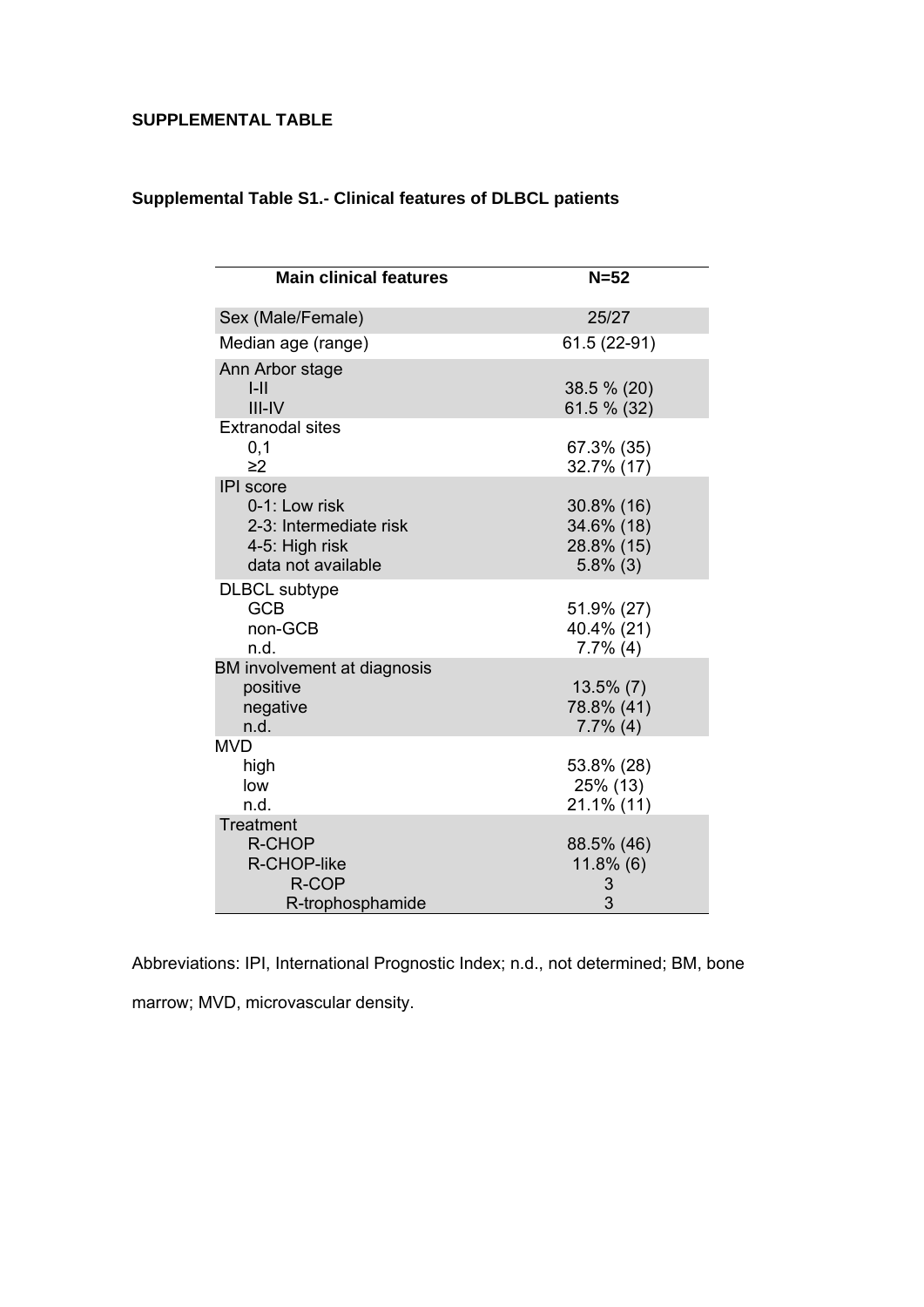## **SUPPLEMENTAL FIGURES**

## **Supplemental Figure S1**

**A** 



**Supplemental Figure S1.- Genetic depletion of CXCR4 modulates CPI203/IQS-01.01RS drug interaction.** A) A CRISPR/Cas9 gene editing tool was employed to generate a SUDHL-6-CXCR4-knocked out (KO) cell line, using a previously described methodology.<sup>1</sup> Membrane CXCR4 loss in KO cells was confirmed by flow cytometry (right panel). Parental and KO cell lines were treated for 48h with the indicated drugs